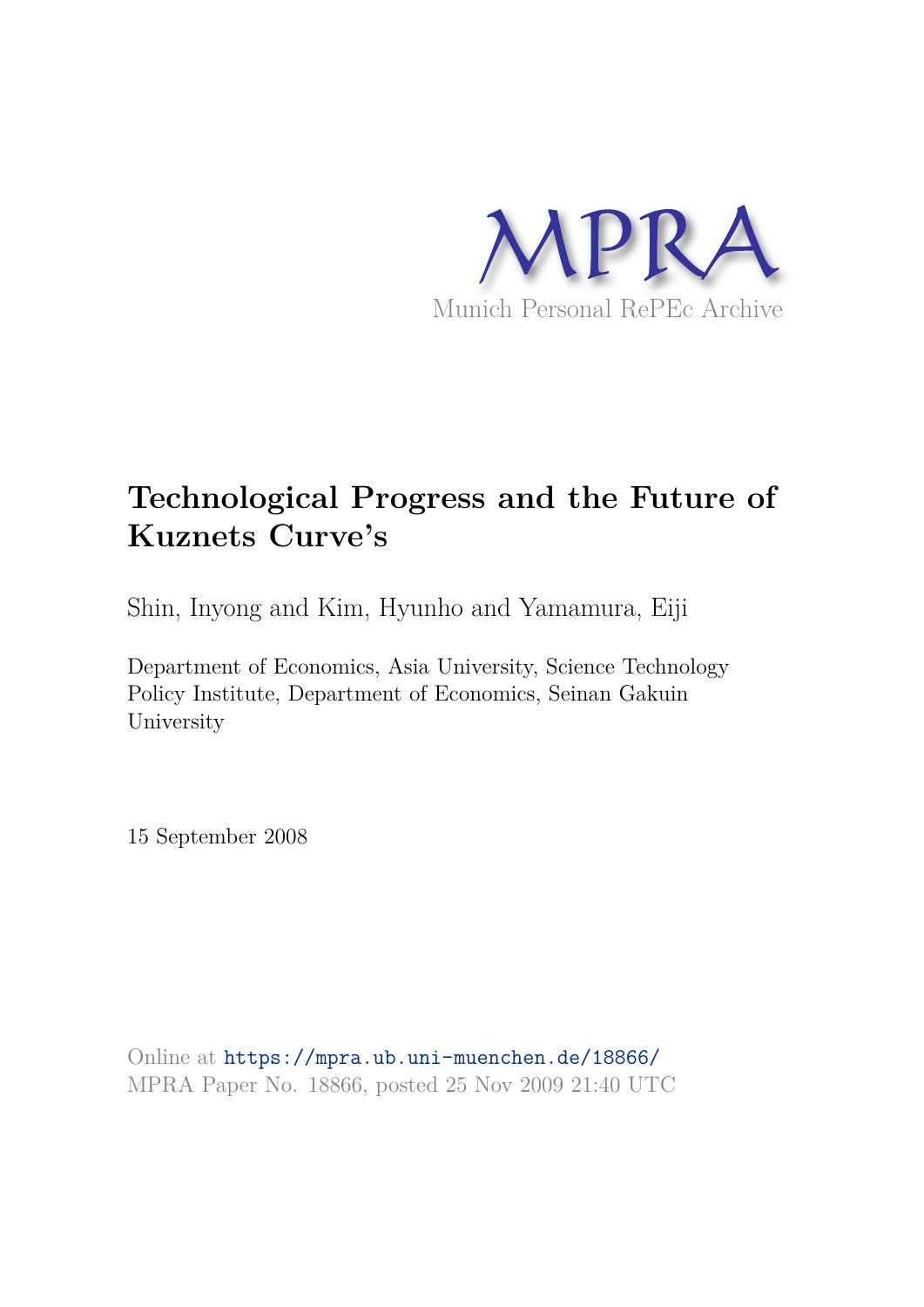## Technological Progress and the Future of Kuznets Curve's

Inyong Shin<sup>∗</sup> Hyunho Kim† Eiji Yamamura‡

#### Abstract

We use OECD members' data to ascertain that new-born technological inventions increase the degree of inequality but that this declines as the technology disperses into the overall economy (e.g., Galor and Tsiddon, 1997; Weil, 2005). Therefore, we show explicitly that Kuznets curve does not converge to a single inverted U-curve but fluctuates through technological progress as a sine curve.

JEL Classification Codes: E37, I3, O31.

Keywords: Kuznets curve, Income inequality, Cubic hypothesis, Technological progress

<sup>∗</sup>Department of Economics, Asia University, 5-24-10 Sakai Musashino-shi Tokyo 180-8629 Japan. E-mail: shin@asiau.ac.jp. Phone: +81-422-36-5259. Fax: +81-422-36-4042.

<sup>†</sup>Science Technology Policy Institute, 26th Floor Speciality Construction Building, Shindaebang-dong, Dongjak-gu, Seoul 156-714 Korea. E-mail: hyunkim@stepi.re.kr. Phone: +82-2-3284-1770. Fax: +82-2-849-8015.

<sup>‡</sup>Department of Economics, Seinan Gakuin University, 6-2-92 Sawaraku Nishijin Fukuoka Fukuoka 814-8511 Japan. E-mail: yamaei@seinan-gu.ac.jp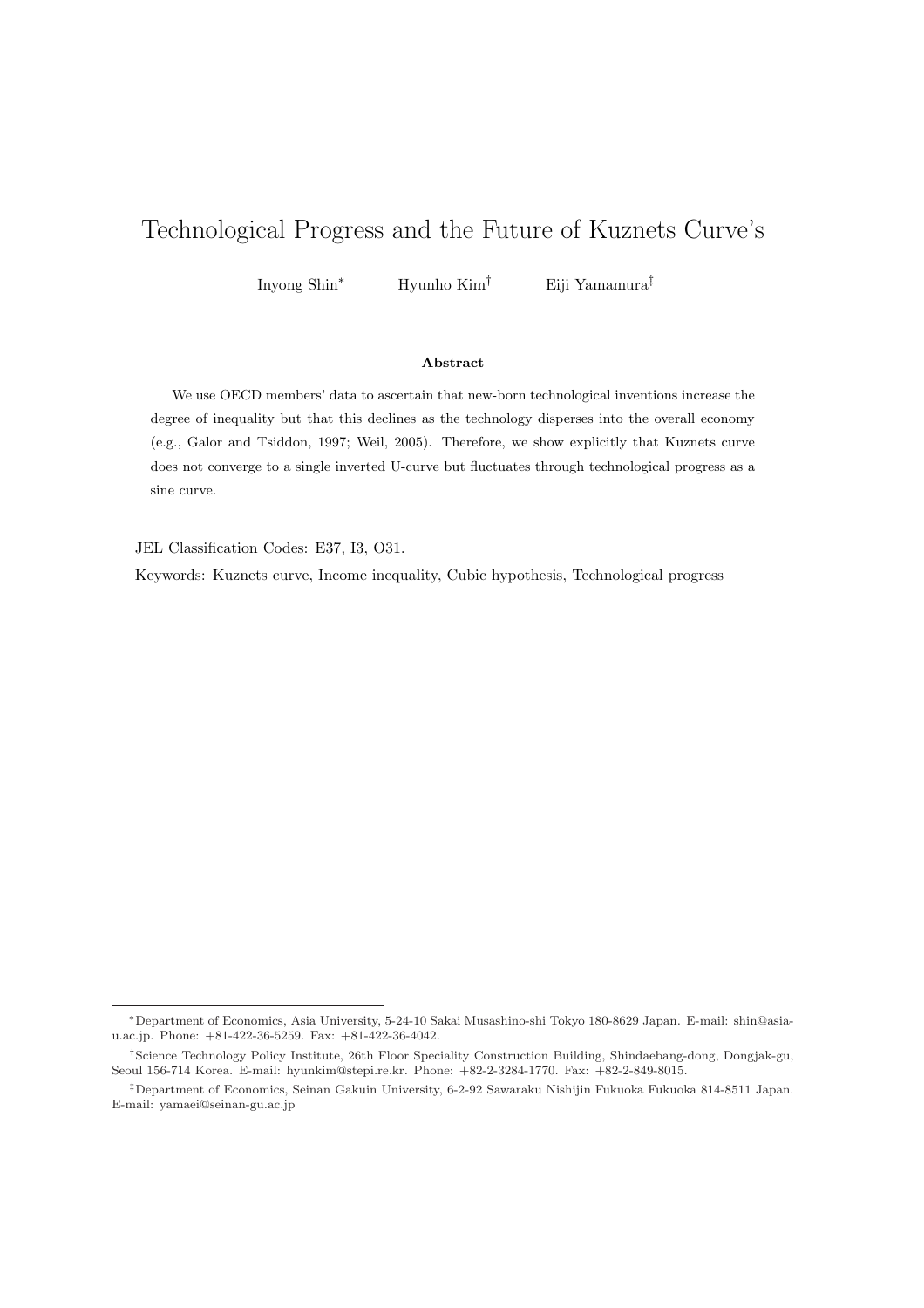#### 1 Introduction

This study considers the fluctuation in the degree of income inequality after the Kuznets curve hypothesized that the relationship between income inequality and income level would follow a single inverted U-shaped curve. It is known that the level of inequality is generally extended at the beginning phrase of economic growth, but that it gradually declines as economic growth matures. If the hypothesis of the Kuznets curve is correct, after one cycle of an inverted U, the degree of inequality should be permanently converged and stable with economic growth.

The literature demonstrates that since the 1970's the Gini index in the United States has started to increase again (e.g., Weinberg, 1996; Jones and Weinberg, 2000; DeNavas-Walt and Cleveland, 2002). Observing that Gini indexes in several developed countries have started to increase again after completing a single inverted U-pattern, Amos (1988) with the U.S. Gini index and Tachibanaki (2005) with the Japan Gini index, proposed another hypothesis. This was the cubic hypothesis of income inequality. The crucial idea of the cubic hypothesis is that there is an increasing trend in income inequality found in a mature postindustrial society. Weil (2005) suggested three reasons to explain such a phenomenon; (i) Technological advances, (ii) Increase in international trade, (iii) Superstar dynamics.

What happens to the Gini index after Kuznets curve does not converge to a single inverted Ushaped pattern and starts to increase again following the cubic hypothesis? It would be necessary to converge to a specific number as "A" in Figure 1 or decrease again as "B" in Figure 1 since the Gini index is measured between 0 and 1. Moreover if it decreases again after the peak of another cycle, a study on income and inequality would extend to a biquadratic hypothesis. What happens thereafter if a Gini index does not converge but moves somewhere? It would be related then to a multidimensional hypothesis.

Contrarily to many reports, including that of Kuznets (1955) that focused on the relationship between the Gini index and income (economic growth phase or time), we relate the Gini index to technological progress, which Weil (2005) regarded as a source for increasing the Gini index. Here we want to estimate the future of Kuznets curve's, considering how the Gini index changes with technological progress. Galor and Tsiddon (1997) proposed using overlapping generation (OLG) model that the degree of inequality increases with new-born technology (i.e., invention periods); however, as it disperses to the overall economy (i.e., periods of technological innovations) the inequality decreases. Weil  $(2005)$  also mentioned that if a new technological revolution increases the degree of inequality and then that new technology is dissipated to the economy, the level of inequality that has been increased would be turn back to its initial level before the new technology arrived.

Therefore, assuming that technological progress takes place repetitively throughout long term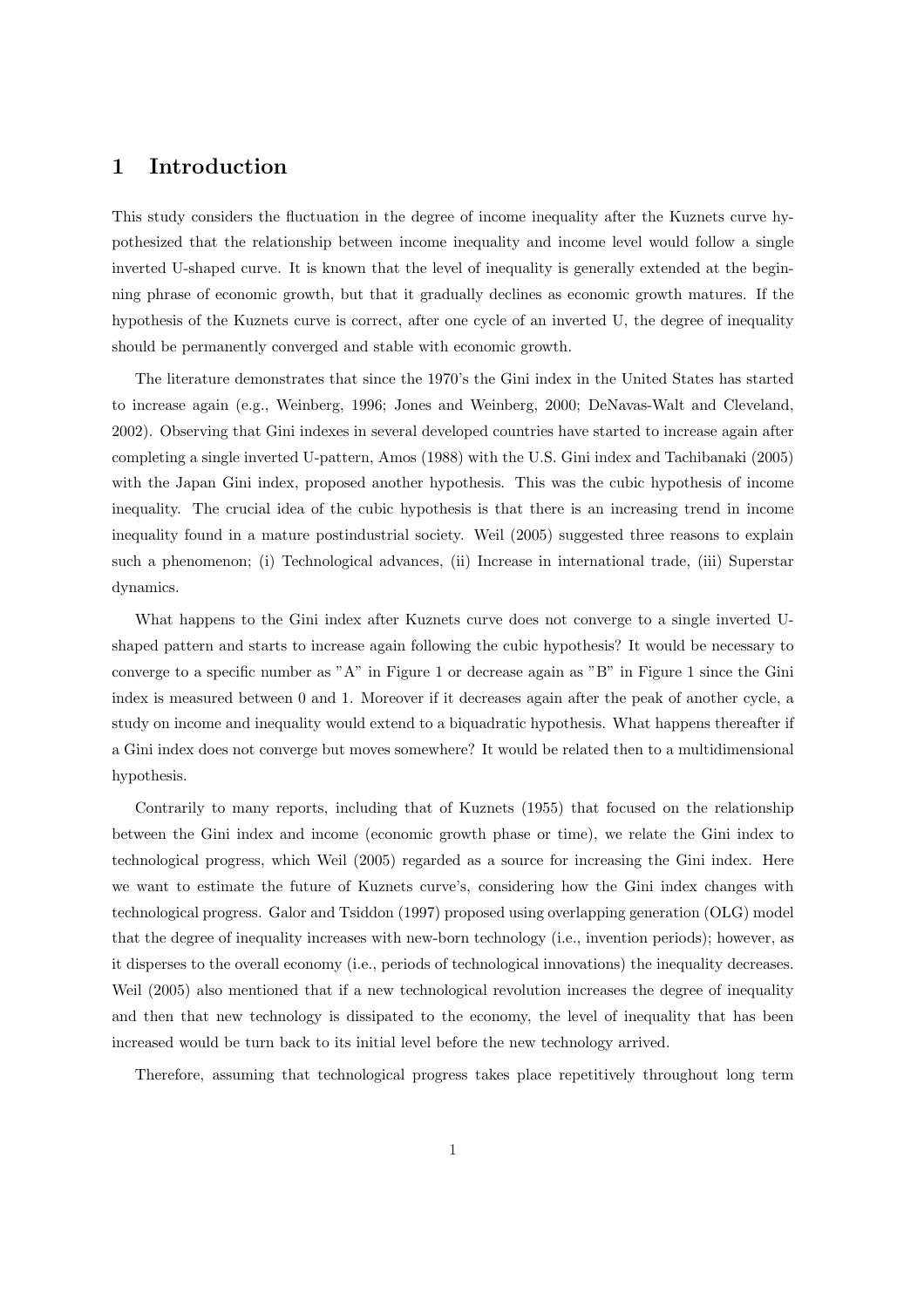

Figure 1: Biquadratic hypothesis

economic growth such as the Kondratiev wave<sup>1</sup>, we can drive a conceptual graph of the future of Kuznets curve' as in Figure 2.

In this paper, using OECD member's data, we aim to confirm the above as Galor and Tsiddon (1997) and Weil (2005) mentioned, which is the comovemnt between technological progess and income inequality. Gaolr and Tsiddon (1997) and Weil (2005) refer to how inequality changes with the process of inventions and innovations. However they do not mention the future of the Kuznets curve in the long term<sup>2</sup>.

Our study is the first to confirm these using data. As a consequence, we affirm that for most OECD members the Gini index temporarily increases and decreases, taking an inverted U-shaped, during the process of technological invention and diffused innovation. We reconfirm the above relationship between the Gini index and technological progress. With all of the results derived from the OECD members' data, we forecast the future shapes of Kuznet curve as follows. Since the Gini index goes through the inverted U-shaped pattern during the processing of each new born technology and its diffusion, the Kuznets curve does not converge to a single inverted U-shaped curve, but it can repeat the inverted U-shaped curve several times, depending on how many times new technologies emerged.

This paper is organized as follows. In section 2, we describe the relationship between the rate

<sup>&</sup>lt;sup>1</sup>Gaolr and Tsiddon (1997, footnote 21 (p.376)) implied that technological progress could be generated endogenously. <sup>2</sup>This paper, we believe, is the first to consider the future of the Kuznets curve with technological progess.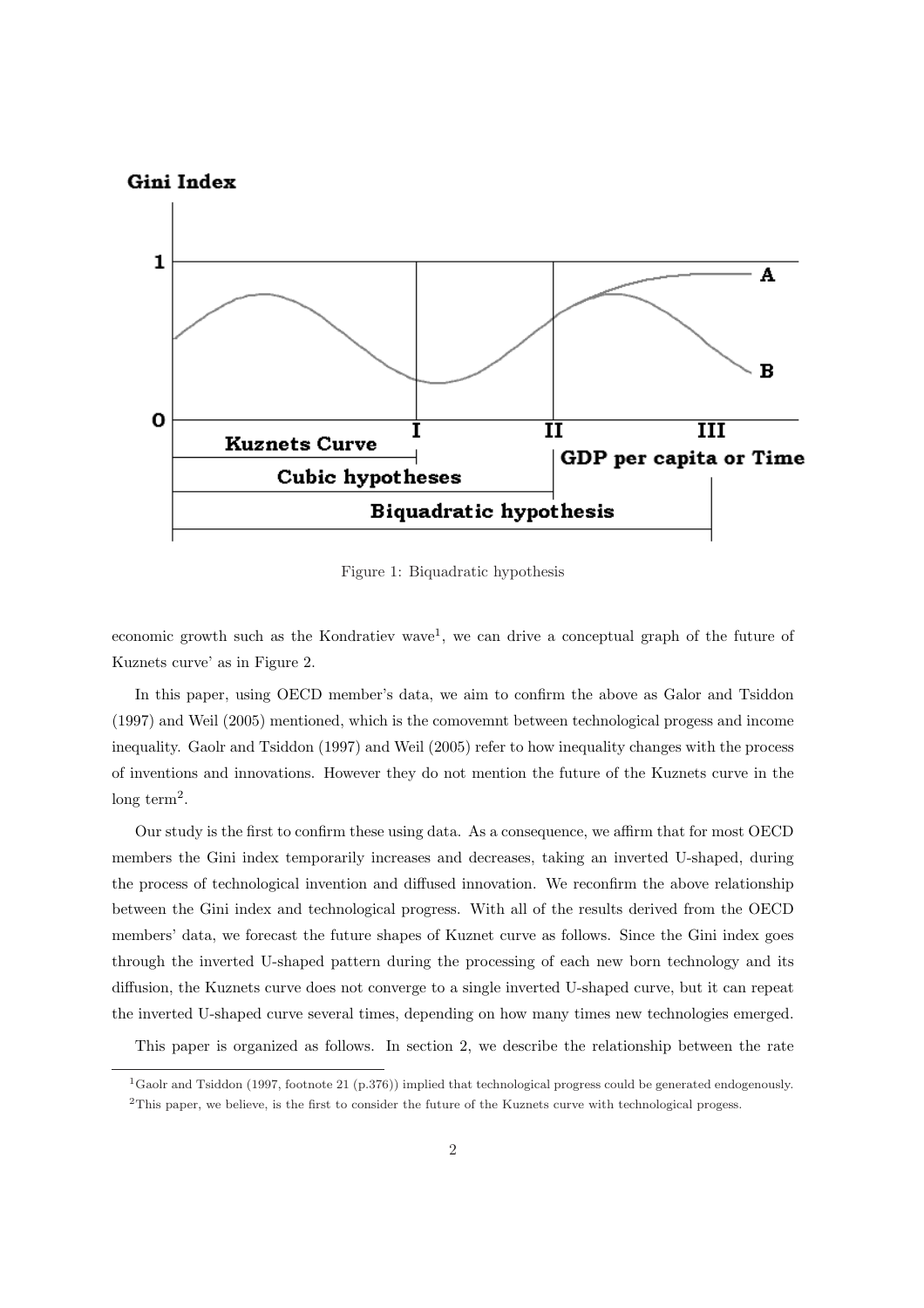

Figure 2: Conceptual graph

of change of technological progress and the Gini index based on OECD members' data. We then propose a conclusion in Section 3, discussing the implications and developing ideas for the future of this research.

### 2 Technological progress and the Gini index

To investigate how income inequality changes under the process of new born technology and its diffusion, we first employ OECD members' data to establish the relationship between the two rates of change related to technological progress and the degree of income inequality. These two rates of change are derived from TFP (Total Factor Productivity) and Gini index data, respectively. There might be doubts about whether TFP is the best satisfactory measure of invention. We believe TFP is a good proxy for it. The rate of change of technological progress in time  $t$  is calculated by TFP such as  $(TFP(t)-TFP(t-1))/TFP(t-1)$ , and the rate of the Gini index change in time t is obtained by Gini index such as  $(\text{Gini}(t)-\text{Gini}(t-1))/\text{Gini}(t-1)$ . TFP data can be obtained from Miketa 2004 at the International Institute for Applied Systems Analysis (IIASA) homepage (http://www.iiasa.ac.at/). The TFP data for 73 countries are calculated by the author <sup>3</sup>. Gini index data is from World Income Inequality Database, Version 2.0b (2007) in the United Nations University-World Institute for Development Economics Research (UNU-WIDER) homepage (http://www.wider.unu.edu/research/Database/en-GB/database/). According to UNU-WIDER, Gini indexes were coded in 2004, meeting the rigorous

<sup>3</sup>Details about the calculation can be found in Miketa (2004).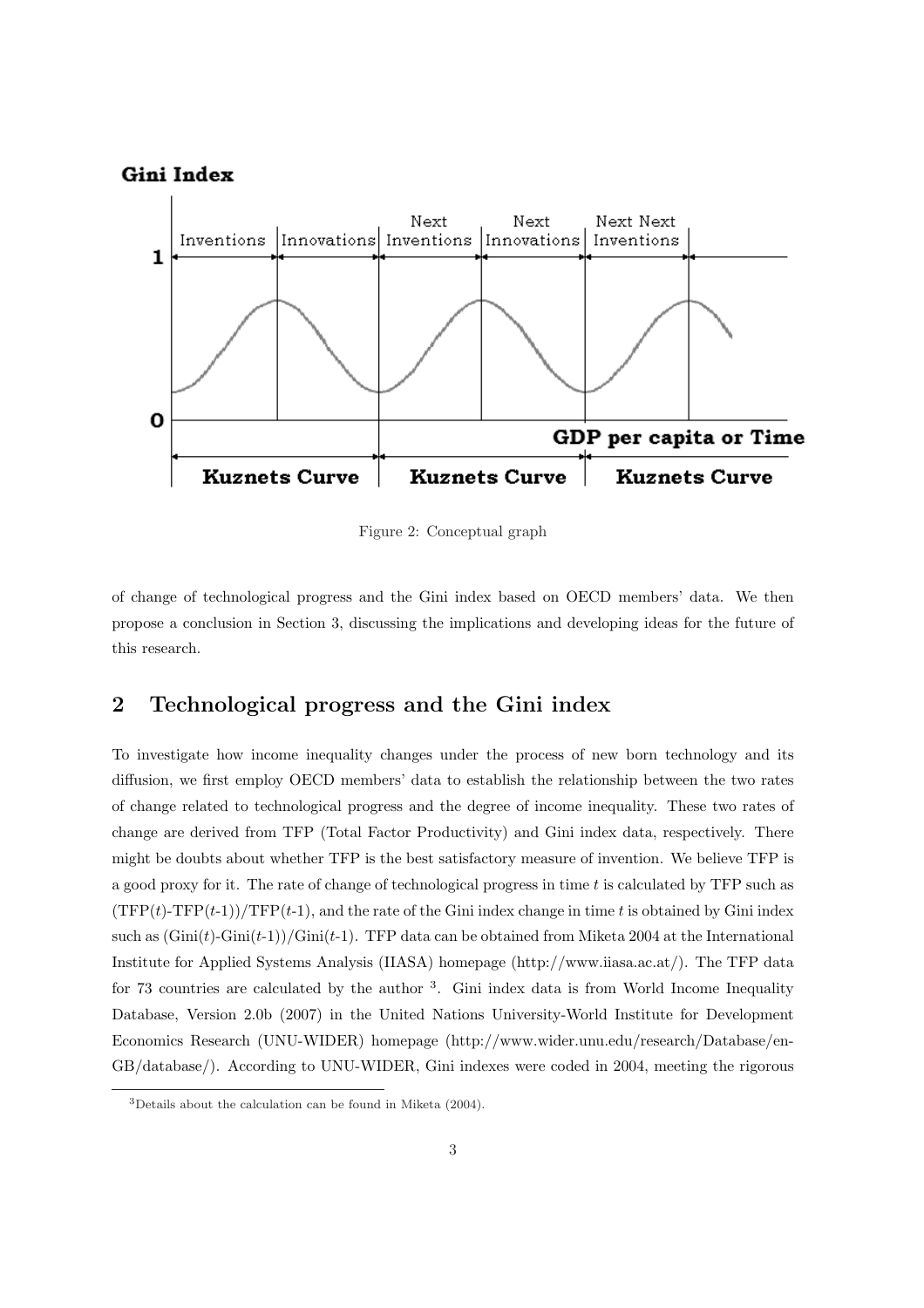| Country        | Time periods | Country       | Time periods |
|----------------|--------------|---------------|--------------|
| Canada         | 1987-2000    | Finland       | 1966-2002    |
| France         | 1970-1999    | Italy         | 1987-2000    |
| Japan          | 1962-1990    | New Zealand   | 1973-1990    |
| Norway         | 1986-2002    | Sweden        | 1976-1992    |
| United Kingdom | 1961-2002    | United States | 1967-1997    |

Table 1: Countries and periods for analysis

standards set forth in Deininger and Squire (1996). Both TFP and Gini indexes are annual data collections.

We investigate the time lag between the rate of change of technological progress and the rate of change of the Gini index and first calculate their time lag correlation coefficients. The time lag is extended to 10 periods. These outcomes are described in Figure 3 where the horizontal line indicates the time lag, and the vertical line measures the correlation coefficients. The solid line indicates the autocorrelation with the time lag of the rate of change of technological progress and the dotted line is the time lag correlation of the rate of change of the Gini index with the rate of change of technological progress. Among the 25 OECD member countries, only 10 countries had data that could be collected for more than 12 years<sup>4</sup>. Therefore, we define the 10 country data as in Table 1 where the countries and the periods to be analyzed are presented<sup>5</sup>.

Most countries, excluding New Zealand<sup>6</sup>, show a sine curve such as the connection of the inverted U-shaped and the U-shaped curve on the time lag correlation of the rate of change of the Gini index with the change rate of technological progress in the dotted line. More specifically, we find that the rate of change of the Gini index has a positive correlation with the rate of change of technological progress in the range of the inverted U-shape, and in the range of U-shape they show a negative correlation. That is, it indicates that technological progress has an effect on the high increase in the Gini index at the beginning phrase. However, as time goes by the effect shrinks and then declines the Gini index as well as the rate of change. Thus, it can be easily ascertained that some propositions referred to in the paper of Galor and Tsiddon (1997) using the OLG model are applicable to the OECD data.

The United States, for example, shows that new born technological inventions have increased the Gini index for three years (from 0 to 3 period), after which the index stayed negative for two years

<sup>4</sup>We need more than 11 year data in calculating 10 year lag correlation coefficients. Moreover, since we consider the rate of change of TFP and the Gini index, we need at least 12 year data for TFP and Gini index data. The missing values of Gini coefficients have been imputed using linear interpolation.

<sup>&</sup>lt;sup>5</sup>These periods that vary quite a bit by country are the longest possible periods.

 $6$ New Zealand has a contrary connection of the U-shaped and the inverted U-shape (like minus sine curve). This result for New Zealand is left as our next research topic.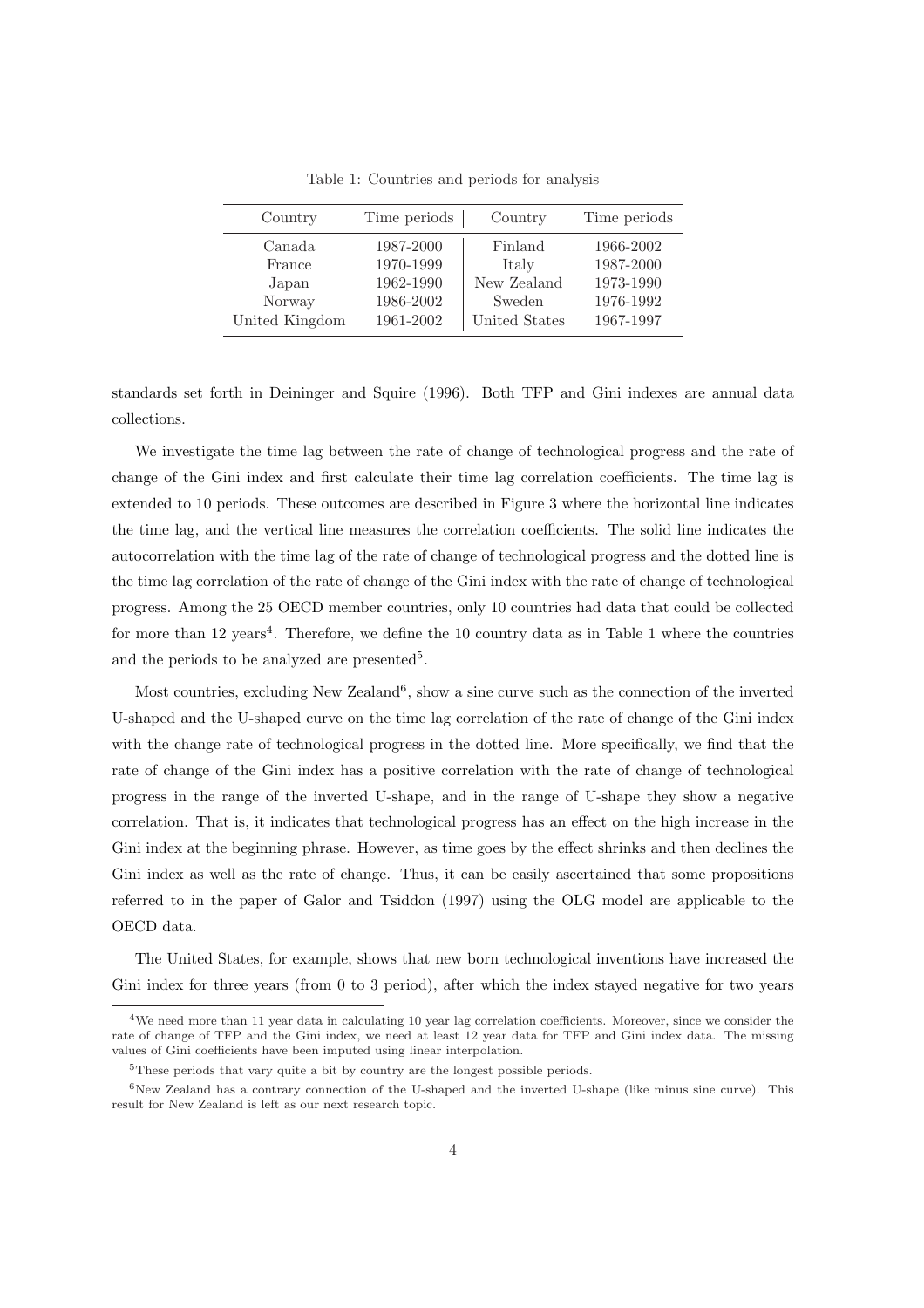

Figure 3: Time lag correlation coefficient

(from 3 to 5 period). Following Gaolr and Tsiddon (1997)'s phrase, the first three years after the emergence of new technology are regarded as the periods of invention, while the next two years are the periods of innovation. To the end, a single Kuznets curve shows up in this period.

Based on the results in Figure 3, we estimate that a single cycle of Kuznets curve (the inverted U) in the United States takes place every 5 years. However, it is known, as stated above, that the Gini index data in the U.S. has kept increasing since 1970s, a long term trend, though with several small cycles within these periods. Thus, the cycle of the Gini index obtained in Figure 3 falls into the problem of a very short period of time compared to the real data of the Gini index. In this phenomenon, we come up with an adequate explanation that some factors in the short term, as noise, have an effect on the data. Therefore, we extract the long term trend of TFP to control factors related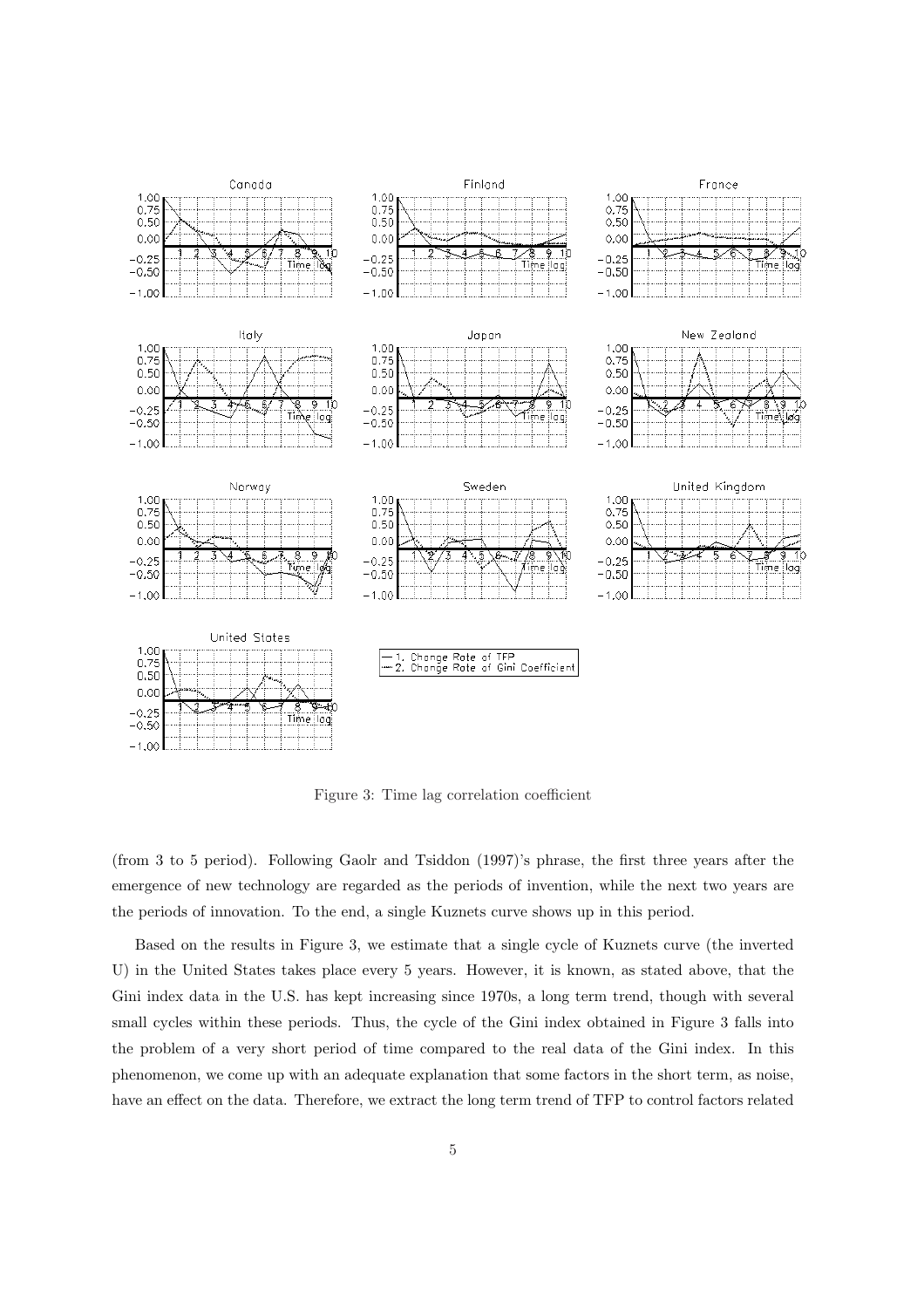

Figure 4: Time lag correlation coefficient controlled by short term noise

to short terms in technological progress. We make the same analysis with the trend of TFP, removing small cycles by filtering out annual TFP data using a Hodrik-Prescott filter. Figure 4 describes the time lag correlation coefficient controlled by short term noise for five countries where more than 22 year data can be collected. In the case of the United States, the correlation coefficient shows a positive relation for more than 20 years. This indicates that the introduction of new technology kept increasing the Gini index for more than 20 years, indicating a long term impact. Moreover, this long term trend well explains the increasing trend for the Gini index in the U.S as we used U.S data for 30 years (1967-1997).

#### 3 Conclusion

This paper considers the relationship between technological progress and the Gini index. Using OECD members' data, we reconfirm that new-born technological inventions increase the degree of inequality but that this declines as that technology disperses across the overall economy (e.g., Galor and Tsiddon, 1997; Weil, 2005). From these results, we can predict the future of Kuznets curve. The complete Kuznets curve keeps fluctuating (increasing and decreasing) as long as technological progress occurs occasionally, but does not converge to a particular number. The hypothesis of Amos (1988) and Tachibanaki (2005), the cubic curve, might just be a new starting point for those fluctuations.

We just drew out conclusions simply from looking at several graphs. We did not perform some statistical inference. These are left as our next research topic.